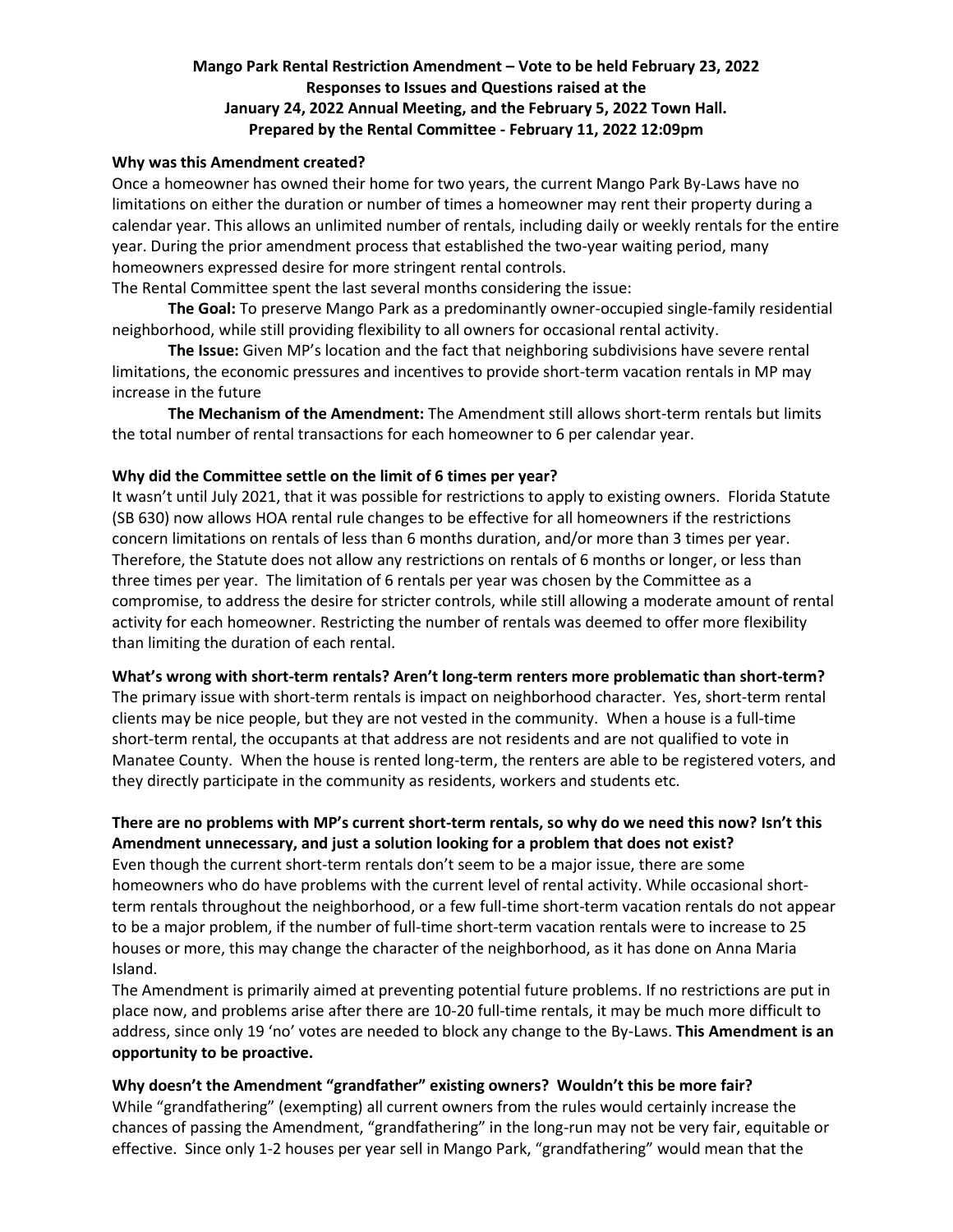majority of houses could still become full-time short-term rentals (under existing ownership or heirs) over the next 10-20 years. The neighborhood could increasingly be made up of two classes of owners; those that could rent without restriction, and those with a limit of 6. If a homeowner thinks it is desirable to restrict new owners for the sake of the neighborhood, they should also be willing to restrict themselves.

## **What about the current owners who are already renting more than 6 times per year?**

Current owners who rent more than 6 times in a calendar year, and wish to continue, could request waivers or exemptions from the Mango Park HOA Board of Directors. The Board could decide to grant outright, or temporary exemptions in order for the existing renters who exceed the limits to have a transition period to come into compliance. These decisions would be at the discretion of the Board, and would not be a certainty.

# **Does the MP HOA Board or Sunstate currently monitor rental activity? Do they review or approve the rental clients or the rental documents of renters?**

Since there are no current rental limitations, neither the Board nor Sunstate currently review or approve specific rental transactions. If the Amendment passes, the Board may decide to establish procedures to implement the new rule and monitor compliance.

### **It seems like several MP rules are not being adequately enforced, why should we add another?**

The Mango Park HOA Board and the HOA Management Company will have the responsibility for monitoring and ensuring compliance. If the Amendment passes, it is likely that most homeowners would comply without issue. If there are compliance issues, the Board does have tools that can be used.

### **If passed, when would the new rule take effect?**

The new rule would take effect when the Amendment documents are recorded with Manatee County. This usually occurs within 1-2 months following the vote.

#### **How many Yes votes are required to pass the Amendment? How will the vote be conducted?**

There are 60 lots in Mango Park. At least 42 yes votes (70% of all lots) are required for the Amendment to pass.

All votes will be tabulated at the February 23, 2022 meeting. You are able to vote, or change your vote, anytime up to and including at the meeting. The last dated ballot for each homeowner will be the one that is counted to determine the final vote. See link below for complete meeting information.

#### **Which way should I vote?**

Whether to vote Yes or No is a decision for each homeowner to make based on their own perspective and assessment of the issues.

If you are concerned that full-time short-term vacation rentals may impact the character of Mango Park in the long run, and wish to limit all homeowners, including yourself, to no more than 6 rentals per year, and you want to address this potential problem now – vote Yes.

If you feel that there are no existing problems, and think it would be better to solve any issues at a later time if and when rentals increase, or you do NOT want to limit all homeowners, including yourself, to no more than 6 rentals per year – vote No.

## **I don't really have a strong opinion either way, should I Vote?**

Yes. Your vote is very important as a way for Mango Park Leadership to receive input from every homeowner. When homeowners do not vote, leadership tends to only receive input from the most vocal and active homeowners.

Whether the Amendment passes or fails, the number of votes in total, and the number of votes in each category, will provide valuable information for Mango Park Leadership moving forward.